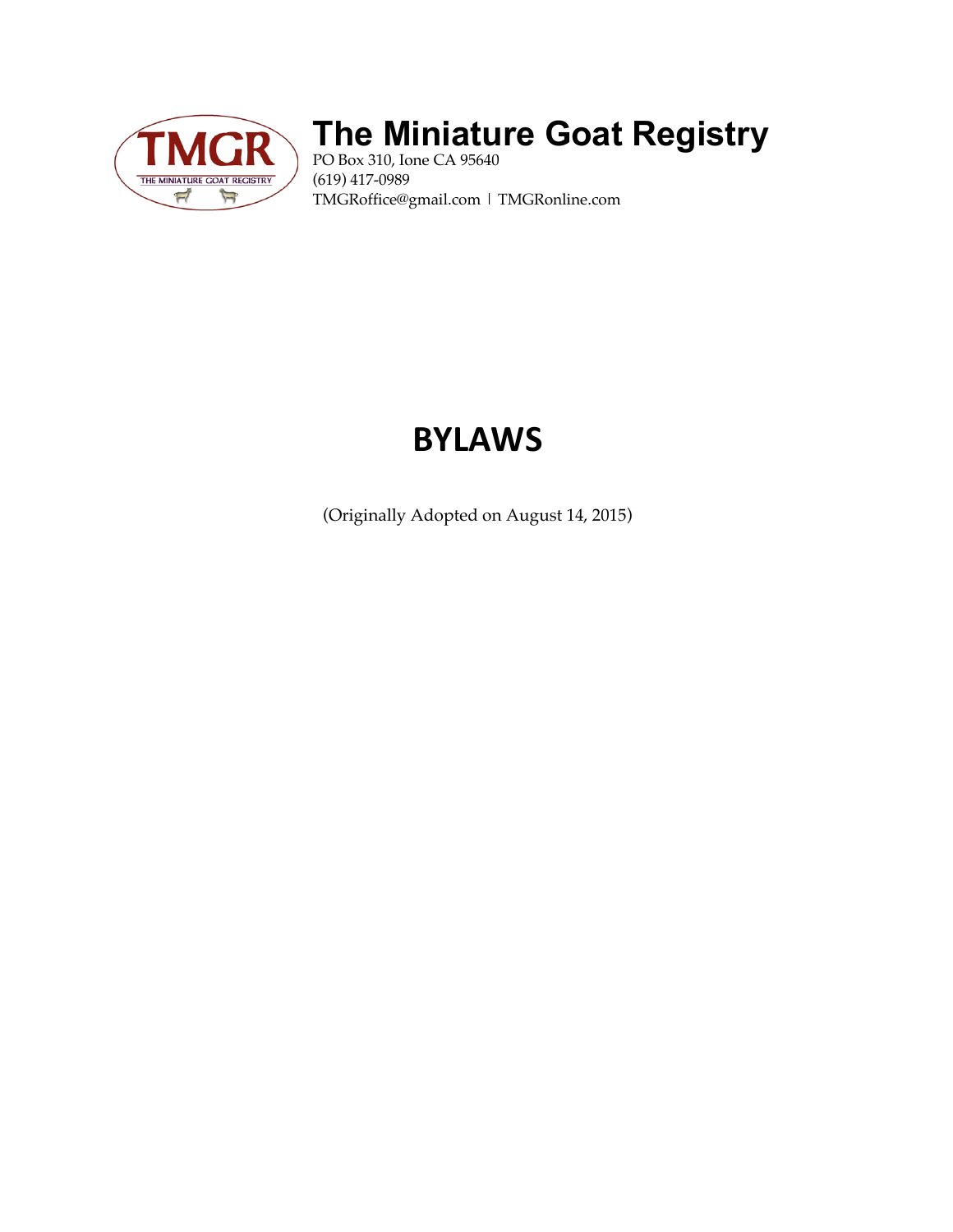## **TABLE OF CONTENTS**

| 5.5 Meetings |  |
|--------------|--|
|              |  |
|              |  |
|              |  |
|              |  |
|              |  |
|              |  |
|              |  |
|              |  |
|              |  |
|              |  |
|              |  |
|              |  |
|              |  |
|              |  |
|              |  |
|              |  |
|              |  |
|              |  |
|              |  |
|              |  |
|              |  |
|              |  |
|              |  |
|              |  |
|              |  |
|              |  |
|              |  |
|              |  |
|              |  |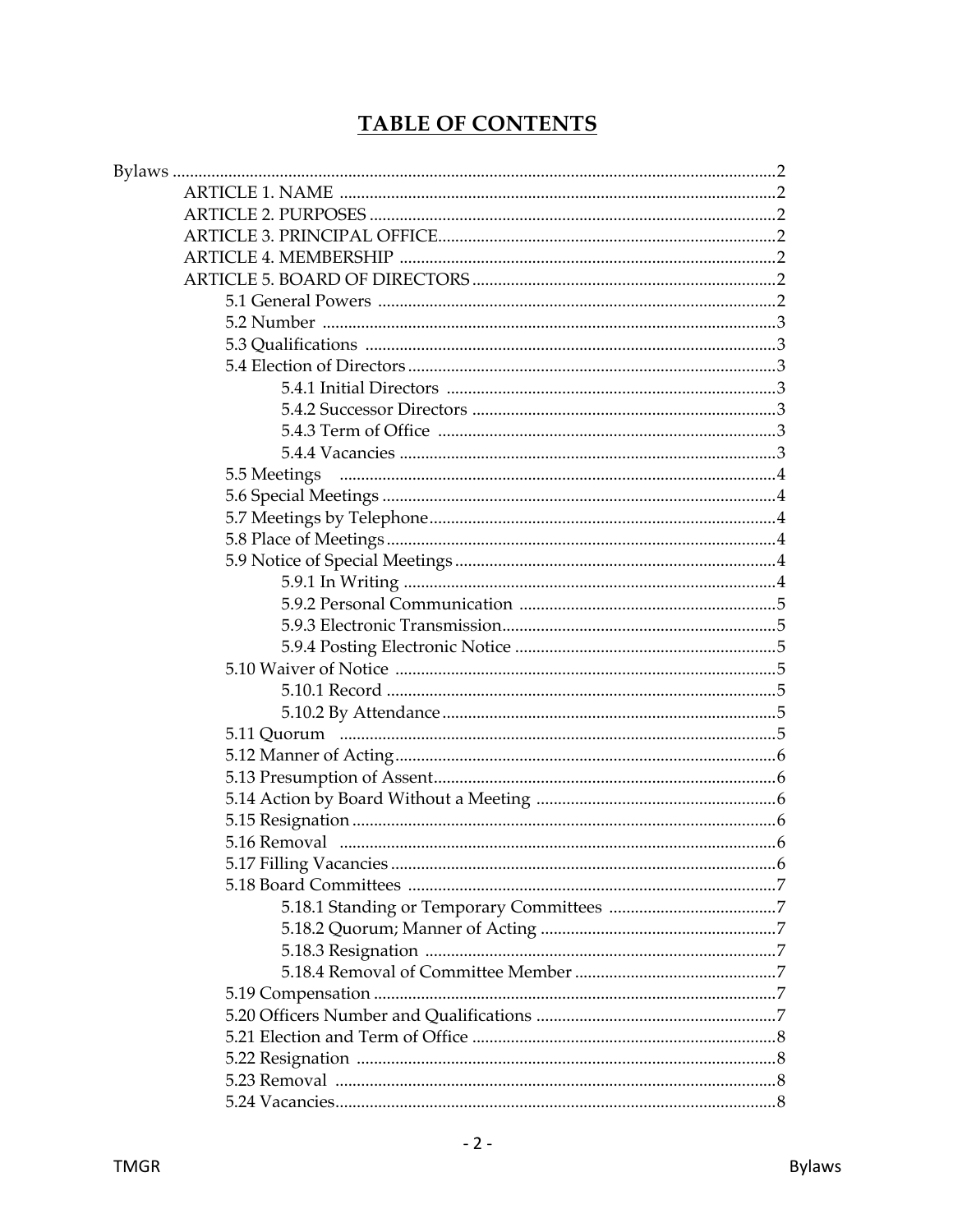| ARTICLE 9. ADMINISTRATIVE AND FINANCIAL PROVISIONS10           |  |
|----------------------------------------------------------------|--|
|                                                                |  |
| 9.2 Loans or Extensions of Credit to Officers and Directors 10 |  |
|                                                                |  |
|                                                                |  |
|                                                                |  |
|                                                                |  |
|                                                                |  |
|                                                                |  |
| ARTICLE 10. INDEMNIFICATION OF DIRECTORS AND OFFICERS11        |  |
|                                                                |  |
|                                                                |  |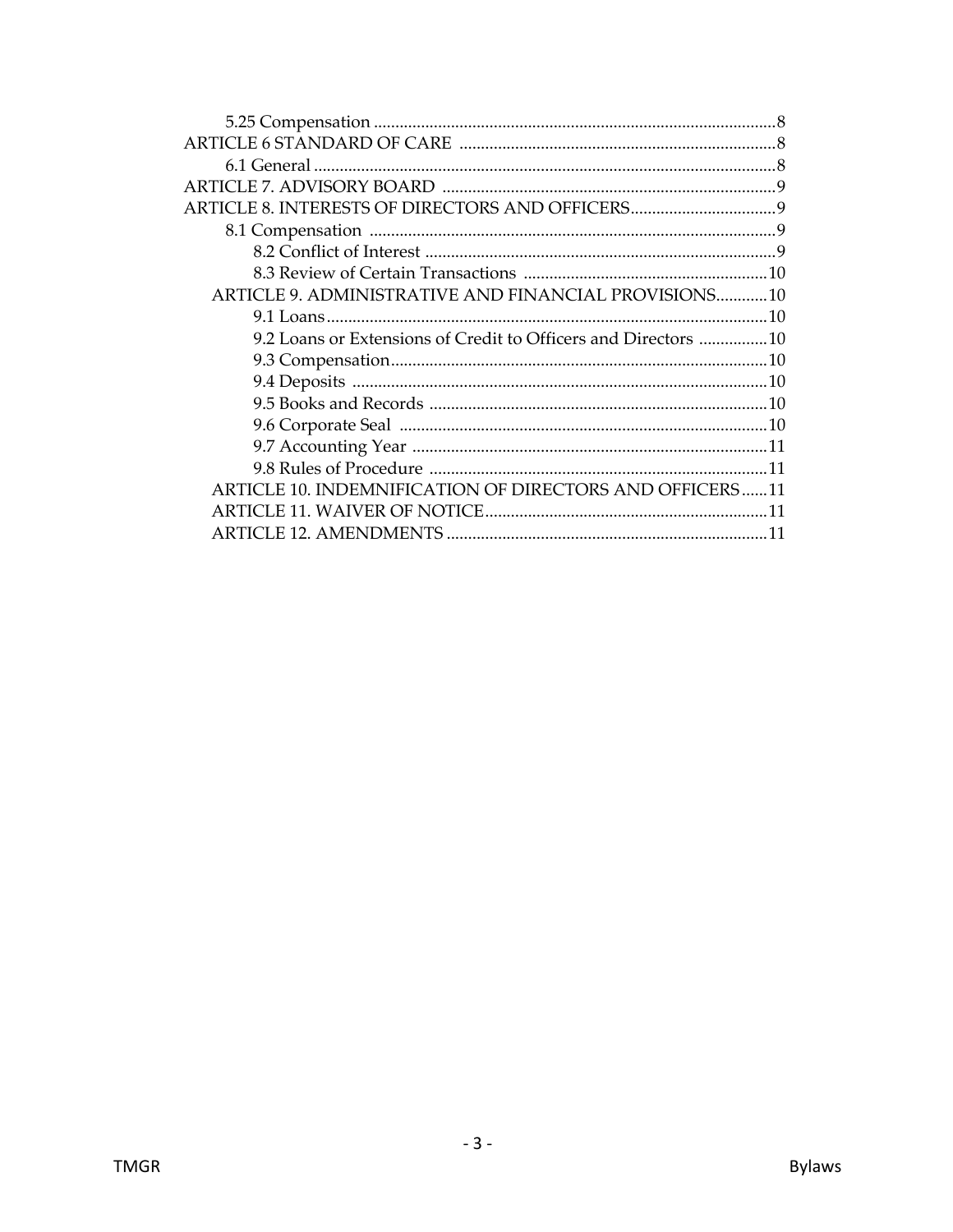## **BYLAWS**

## **ARTICLE 1. NAME**

The name of this corporation is The Miniature Goat Registry.

## **ARTICLE 2. PURPOSES**

This corporation has been formed for charitable purposes, to promote and improve the miniature goat breeds in all appropriate ways, including through education, research, data collection and pedigree tracking. However, the corporation shall not, except to an insubstantial degree, engage in any activities or exercise any powers that are not in furtherance of its primary charitable purposes.

## **ARTICLE 3. PRINCIPAL OFFICE**

The principal office of the corporation shall be located at its principal place of business or such other place as the Board of Directors ("*Board*") may designate. The corporation may have such other offices, either within or without the State of Arizona, as the Board may designate or as the business of the corporation may require from time to time.

## **ARTICLE 4. MEMBERSHIP**

The corporation shall not have any members. The corporation may from time to time use the term "members" to refer to persons associated with it, but such persons shall not be members within the meaning of the Arizona Corporations Act 10-3140.

## **ARTICLE 5. BOARD OF DIRECTORS**

## **5.1 General Powers**

Subject to the provisions and limitations of the Law and any other applicable laws, the business and affairs of the corporation shall be managed, and all corporate powers shall be exercised by or under the direction of the Board of Directors.

## **5.2 Number**

Initially, the Board shall consist of not less than 3 nor more than 8 Directors, the specific number to be set by resolution of the Board. The number of Directors may be changed from time to time by amendment to these Bylaws, provided that no decrease in the number shall have the effect of shortening the term of any incumbent Director.

## **5.3 Qualifications**

Directors shall be 21 years of age or older and agree to promote the purpose of the corporation as outlined in the Articles and Mission Statement. The corporation intends that the Board of Directors shall collectively represent a diversity of relevant backgrounds and skills to enable the Board of Directors to make informed, well-balanced decisions on the economic viability of corporate activities. Directors may have such other qualifications as the Board may prescribe by amendment to these Bylaws.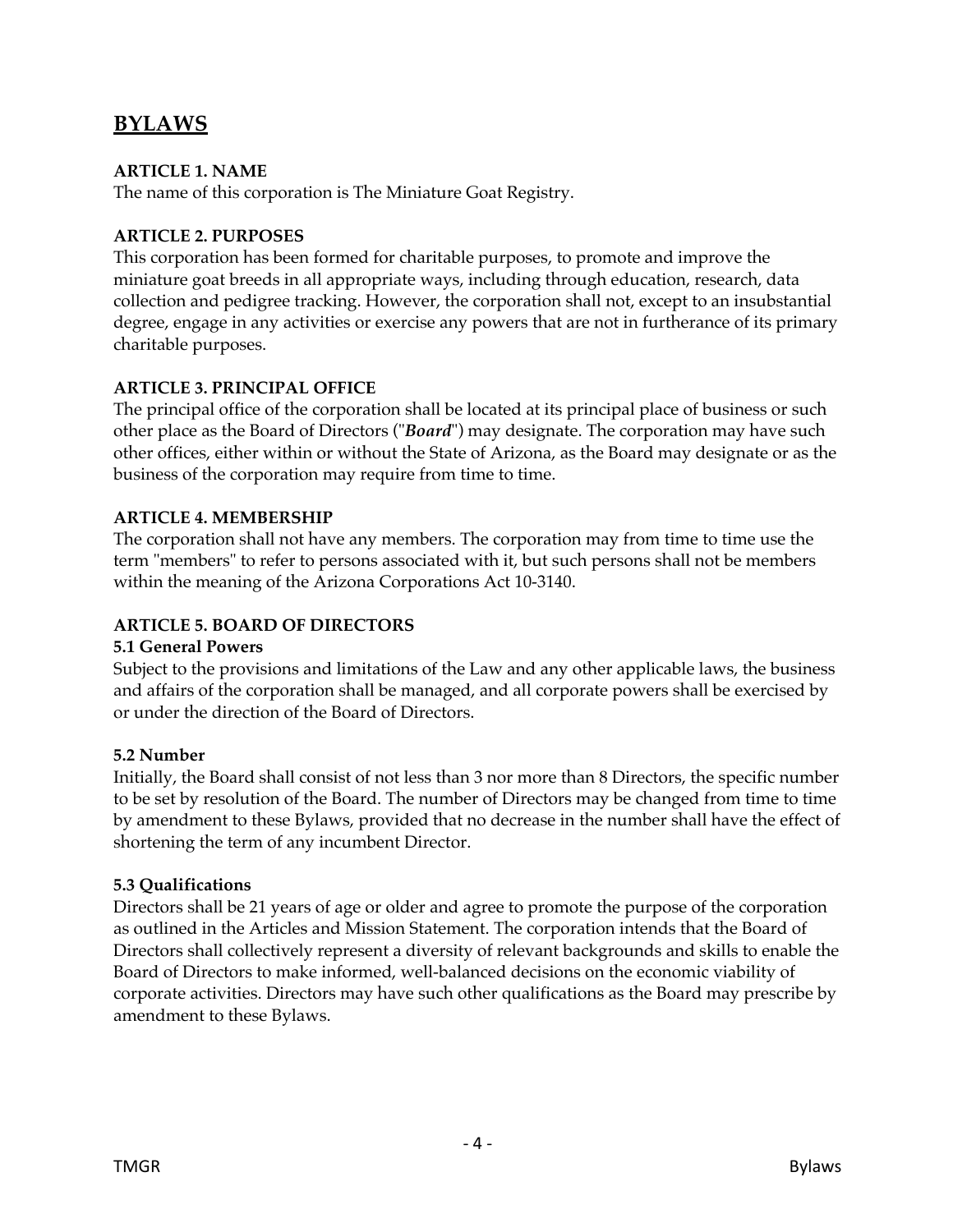#### **5.4 Election of Directors**

#### 5.4.1 Initial Directors

The initial Directors named in the Articles of Incorporation shall serve until their successors have been elected and seated at the first annual meeting of the Board. Except for the initial directors, the Board of Directors shall elect the directors.

#### 5.4.2 Successor Directors

Successor Directors shall be elected each year at the annual meeting of the Board by the affirmative vote of a majority of the Directors then in office.

#### 5.4.3 Term of Office

Unless a Director dies, resigns or is removed, he or she shall hold office for a two (2) year term. If any annual meeting is not held or the directors are not appointed at the annual meeting, the directors may be appointed at any meeting of the Board.

#### 5.4.4 Vacancies

A vacancy on the Board shall exist on the occurrence of the following: (a) the death, resignation, or removal of any director; (b) the declaration by resolution of the Board of a vacancy in the office of a director who has been declared of unsound mind by a final order of court, convicted of a felony, or found by final order of judgment of any court to have breached a duty under the Law dealing with standards of conduct for a director, or has missed three (3) consecutive meetings of the Board of Directors or a total of four (4) meetings of the Board during any one calendar year; (c) an increase in the authorized number of directors; or (d) the failure of the directors, at any annual or other meeting of directors at which any director or directors are to be elected, to elect the full authorized number of directors.

The Board of Directors, by affirmative vote of a majority of the directors then in office, may remove any director without cause at any regular or special meeting; provided that the director to be removed has been notified in writing in the manner set forth in Article 5, Section 9 that such action would be considered at the meeting.

Any director may resign effective upon giving written notice to the president, the secretary or the Board of Directors. Unless the Attorney General of the State is first notified, no director may resign when the corporation would then be left without a duly elected director in charge of its affairs.

#### **5.5 Meetings**

The annual meeting of the Board shall be held during the month of January on a date chosen by the president or the Board for the purposes of electing Directors and officers and transacting such business as may properly come before the meeting. If the annual meeting is not held on the date designated therefor, the Board shall cause the meeting to be held as soon thereafter as may be convenient.

By resolution, the Board may specify the date, time and place for holding regular meetings without other notice than such resolution.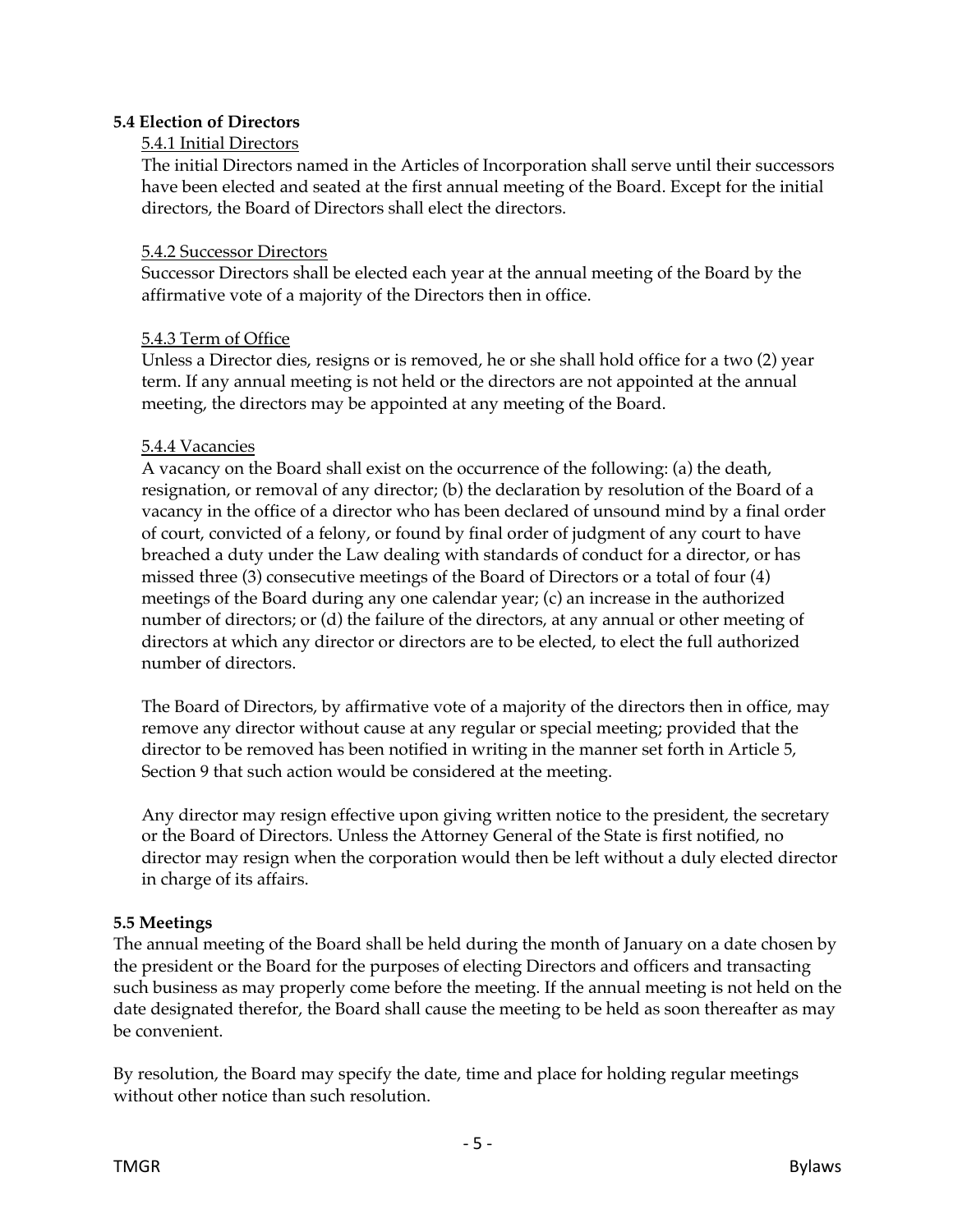#### **5.6 Special Meetings**

Special meetings of the Board or any committee designated and appointed by the Board may be called by or at the written request of the President or any 2/3 majority of the Directors, or, in the case of a committee meeting, by the chairman of the committee. The person or persons authorized to call special meetings may fix any place either within or without the State of Arizona as the place for holding any special Board or committee meeting called by them. Notwithstanding the above, any meeting may be held at any place consented to in writing by all the directors, either before or after the meeting. Consents shall be filed with the minutes of the meeting.

## **5.7 Meetings by Telephone**

Members of the Board or any committee designated by the Board may participate in a meeting of such Board or committee by means of a conference telephone or similar communications equipment by means of which all persons participating in the meeting can hear each other at the same time. Participation by such means shall constitute presence in person at a meeting.

#### **5.8 Place of Meetings**

All meetings shall be held at the principal office of the corporation or at such other place within or without the State of Arizona designated by the Board, by any persons entitled to call a meeting or by a waiver of notice signed by all Directors.

## **5.9 Notice of Special Meetings**

#### 5.9.1 In Writing

Notices in writing may be delivered or mailed to the Director at his or her address shown on the records of the corporation not less than 10 days before the meeting. If notice is delivered via regular mail, the notice shall be deemed effective when deposited in the official government mail properly addressed with postage thereon prepaid. Neither the business to be transacted at nor the purpose of any special meeting need be specified in the notice of a special meeting, with the exception of removal of a director.

#### 5.9.2 Personal Communication

Notice may be by personal communication with the Director not less than 10 days before the meeting.

#### 5.9.3 Electronic Transmission

Notices may be provided in an electronic transmission and be electronically transmitted not less than 10 days before the meeting. Notice in an electronic transmission is effective only with respect to those Directors that have consented, in the form of a record, to receive electronically transmitted notices and designated in such consent the address, location or system to which these notices may be electronically transmitted. A Director who has consented to receipt of electronically transmitted notices may revoke the consent by delivering a revocation to the corporation in the form of a record. Furthermore, the consent is automatically revoked if the corporation is unable to electronically transmit two consecutive notices given by the corporation, and this inability becomes known to the person responsible for giving notice. Notice provided in an electronic transmission is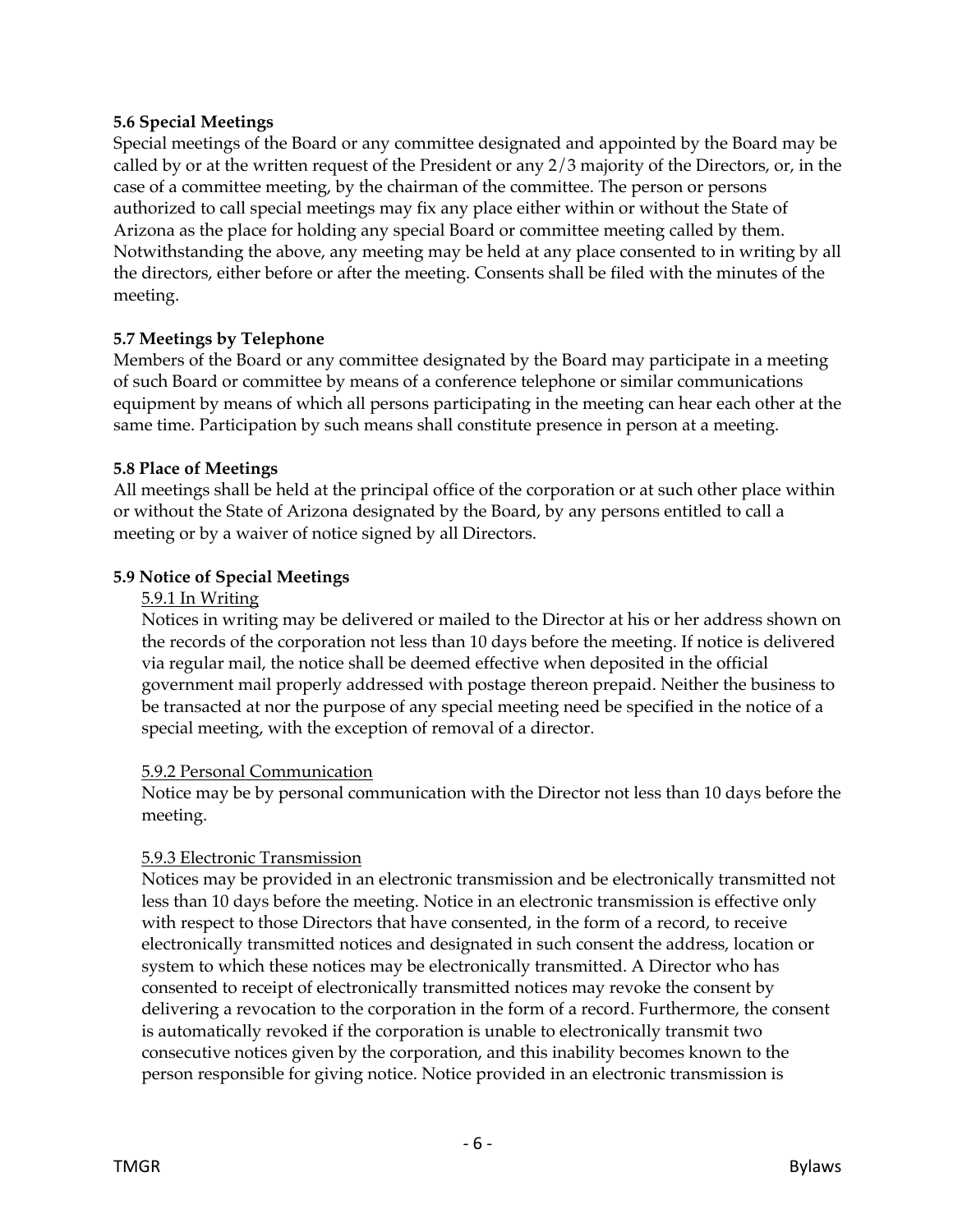effective when it is electronically transmitted to an address, location or system designated by the recipient for that purpose.

## 5.9.4 Posting Electronic Notice

Notice may be provided to Directors who have consented to receipt of electronically transmitted notices by posting the notice on an electronic network and delivering to such Directors a separate record of the posting, together with comprehensible instructions regarding how to obtain access to the posting on the electronic network not less than 10 days before the meeting. Notice is effective when it has been posted to an electronic network and a separate record of the posting has been delivered to the recipient as provided by this Section 5.9.3.

## **5.10 Waiver of Notice**

## 5.10.1 Record

Whenever any notice is required to be given to any Director under the provisions of these Bylaws, the Articles of Incorporation or applicable Arizona law, a waiver thereof in the form of a record, including, without limitation, an electronic transmission from the person or persons entitled to such notice, whether before or after the time stated therein, shall be deemed equivalent to the giving of such notice. Neither the business to be transacted at nor the purpose of any regular or special meetings of the Board need be specified in the waiver of notice of such meeting.

## 5.10.2 By Attendance

The attendance of a Director at a meeting shall constitute a waiver of notice of such meeting, except where a Director attends a meeting for the express purpose of objecting to the transaction of any business because the meeting is not lawfully called or convened.

## **5.11 Quorum**

A majority of the number of Directors fixed by or in the manner provided by these Bylaws shall constitute a quorum for the transaction of business at any Board meeting. If a quorum is not present at a meeting, a majority of the Directors present may adjourn the meeting to another time without further notice if less than 24 hours or with notice to directors not present if time of the adjourned meeting will be held in more than 24 hours.

## **5.12 Manner of Acting**

The act of the majority of the Directors present at a meeting at which there is a quorum shall be the act of the Board, unless the vote of a greater number is required by these Bylaws, the Articles of Incorporation or applicable Arizona law.

## **5.13 Presumption of Assent**

A Director of the corporation present at a Board meeting at which action on any corporate matter is taken shall be presumed to have assented to the action taken unless his or her dissent or abstention is entered in the minutes of the meeting, or unless such Director files a written dissent or abstention to such action with the person acting as secretary of the meeting before the adjournment thereof, or forwards such dissent or abstention by registered mail to the Secretary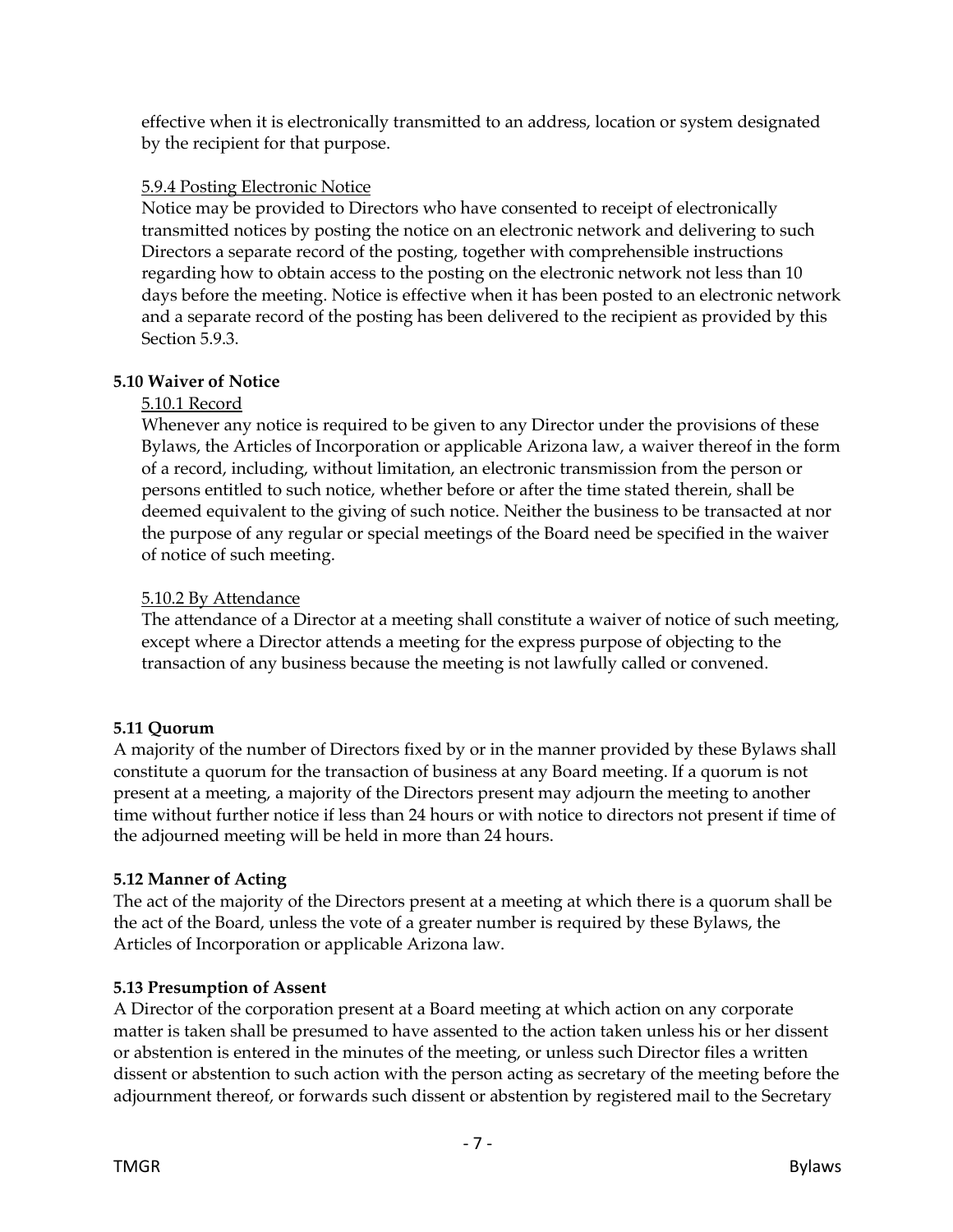of the corporation immediately after the adjournment of the meeting. Such right to dissent or abstain shall not apply to a Director who voted in favor of such action.

## **5.14 Action by Board Without a Meeting**

Any action which could be taken at a meeting of the Board may be taken without a meeting if a consent in the form of a record, which consent clearly sets forth the action to be taken, is executed by all the Directors. Any such record shall be inserted in the minute book as if it were the minutes of a Board meeting. For purposes of this Section, record means information inscribed on a tangible medium or contained in an electronic transmission.

## **5.15 Resignation**

Any Director may resign at any time by delivering written notice to the President or the Secretary or the Board at the registered office of the corporation, or by giving oral notice at any meeting of the Board of Directors. Any such resignation shall take effect at the time specified therein, or if the time is not specified, upon delivery thereof and, unless otherwise specified therein, the acceptance of such resignation shall not be necessary to make it effective.

## **5.16 Removal**

One or more Directors may be removed from office, with or without cause, by the affirmative vote of a majority of the Directors fixed by or in the manner provided by these Bylaws.

## **5.17 Filling Vacancies**

A vacancy in the position of Director may be filled by the affirmative vote of a majority of the remaining Directors though less than a quorum of the Board. A Director who fills a vacancy shall serve for the unexpired term of his or her predecessor in office.

## **5.18 Board Committees**

## 5.18.1 Standing or Temporary Committees

The Board, by resolution adopted by a majority of the Directors in office, may designate and appoint one or more standing or temporary committees, each of which shall consist of two or more Directors. Such committees shall have and exercise the authority of the Directors in the management of the corporation, subject to such limitations as may be prescribed by the Board and by applicable Arizona law, except that no committee shall have the authority to: (a) amend, alter or repeal these Bylaws; (b) elect, appoint or remove any member of any other committee or any Director or officer of the corporation; (c) amend the Articles of Incorporation; (d) adopt a plan of merger or consolidation with another corporation; (e) authorize the sale, lease, or exchange of all or substantially all of the property and assets of the corporation not in the ordinary course of business; (f) authorize the voluntary dissolution of the corporation or revoke proceedings therefor; (g) adopt a plan for the distribution of the assets of the corporation; or (h) amend, alter or repeal any resolution of the Board which by its terms provides that it shall not be amended, altered or repealed by a committee. The designation and appointment of any such committee and the delegation thereto of authority shall not operate to relieve the Board or any individual Director of any responsibility imposed upon it, him or her by law.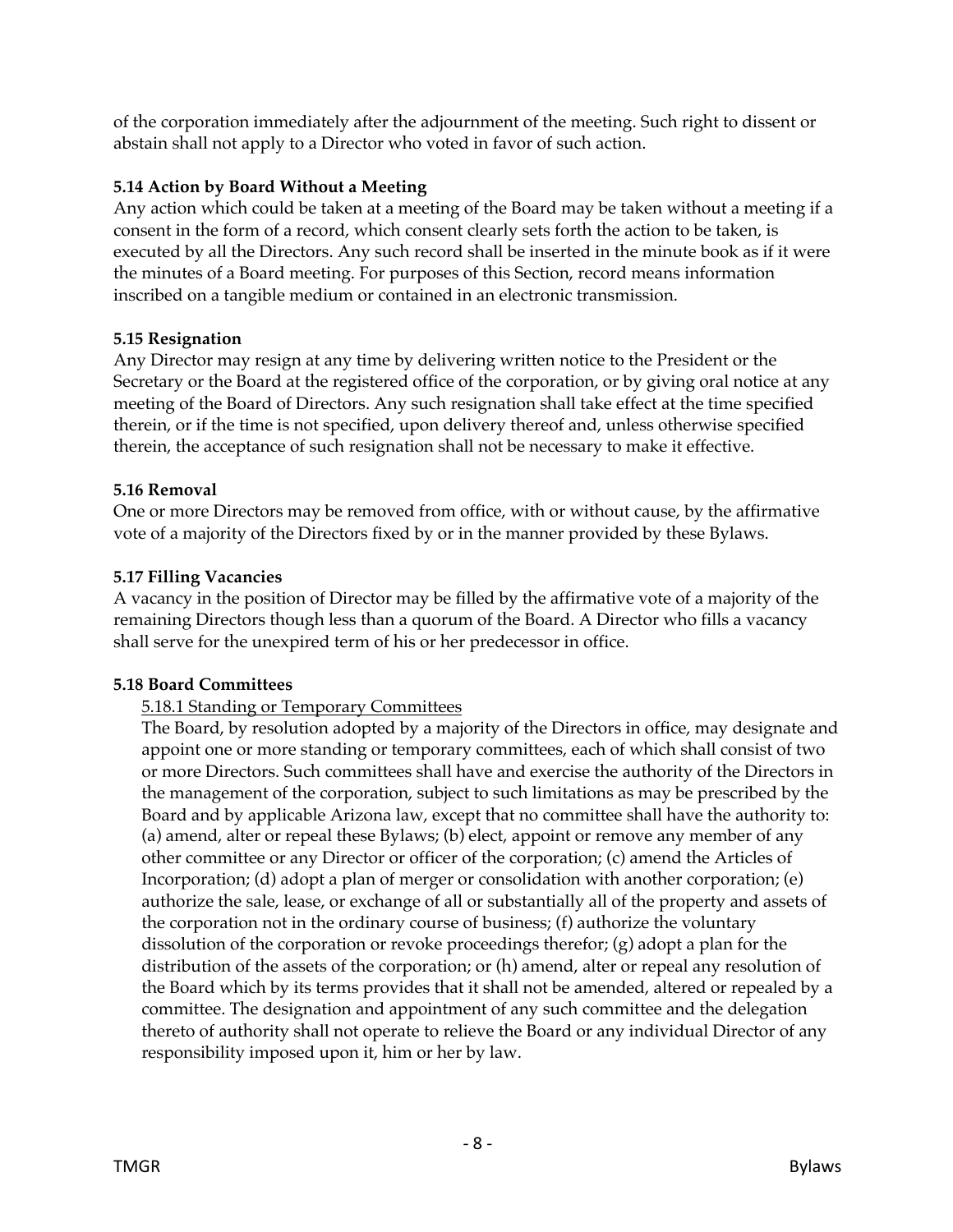## 5.18.2 Quorum; Manner of Acting

A majority of the number of Directors composing any committee shall constitute a quorum, and the act of a majority of the members of a committee present at a meeting at which a quorum is present shall be the act of the committee.

#### 5.18.3 Resignation

Any member of any committee may resign at any time by delivering written notice thereof to the President, the Secretary or the chairman of such committee, or by giving oral or written notice at any meeting of such committee. Any such resignation shall take effect at the time specified therein or, if the time is not specified, upon delivery thereof and, unless otherwise specified therein, the acceptance of such resignation shall not be necessary to make it effective

#### 5.18.4 Removal of Committee Member

The Board, by resolution adopted by a majority of the Directors in office, may remove from office any member of any committee elected or appointed by it.

#### **5.19 Compensation**

By Board resolution, Directors and committee members may be paid their expenses, if any, of attendance at each Board or committee meeting, or a fixed sum for attendance at each Board or committee meeting.

## **OFFICERS**

## **5.20 Number and Qualifications**

The officers of the corporation shall be a President, a Vice-President, a Secretary and a Treasurer, each of whom shall be elected by the Board. Other officers and assistant officers may be elected or appointed by the Board, such officers and assistant officers to hold office for such period, have such authority and perform such duties as are provided by resolutions or other directives of the Board. Any officer may be assigned by the Board any additional title that the Board deems appropriate. Any two or more offices may be held by the same person, except the offices of President and Secretary. All officers who are not Directors of the corporation shall be ex-officio members of the Board.

#### **5.21 Election and Term of Office**

The officers of the corporation shall be elected each year by the Board at the annual meeting of the Board. Unless an officer dies, resigns, or is removed from office, he or she shall hold office until the next annual meeting of the Board or until his or her successor is elected.

#### **5.22 Resignation**

Any officer may resign at any time by delivering written notice to the President, the Vice President, the Secretary or the Board, or by giving oral or written notice at any meeting of the Board. Any such resignation shall take effect at the time specified therein or, if the time is not specified, upon delivery thereof and, unless otherwise specified therein, the acceptance of such resignation shall not be necessary to make it effective.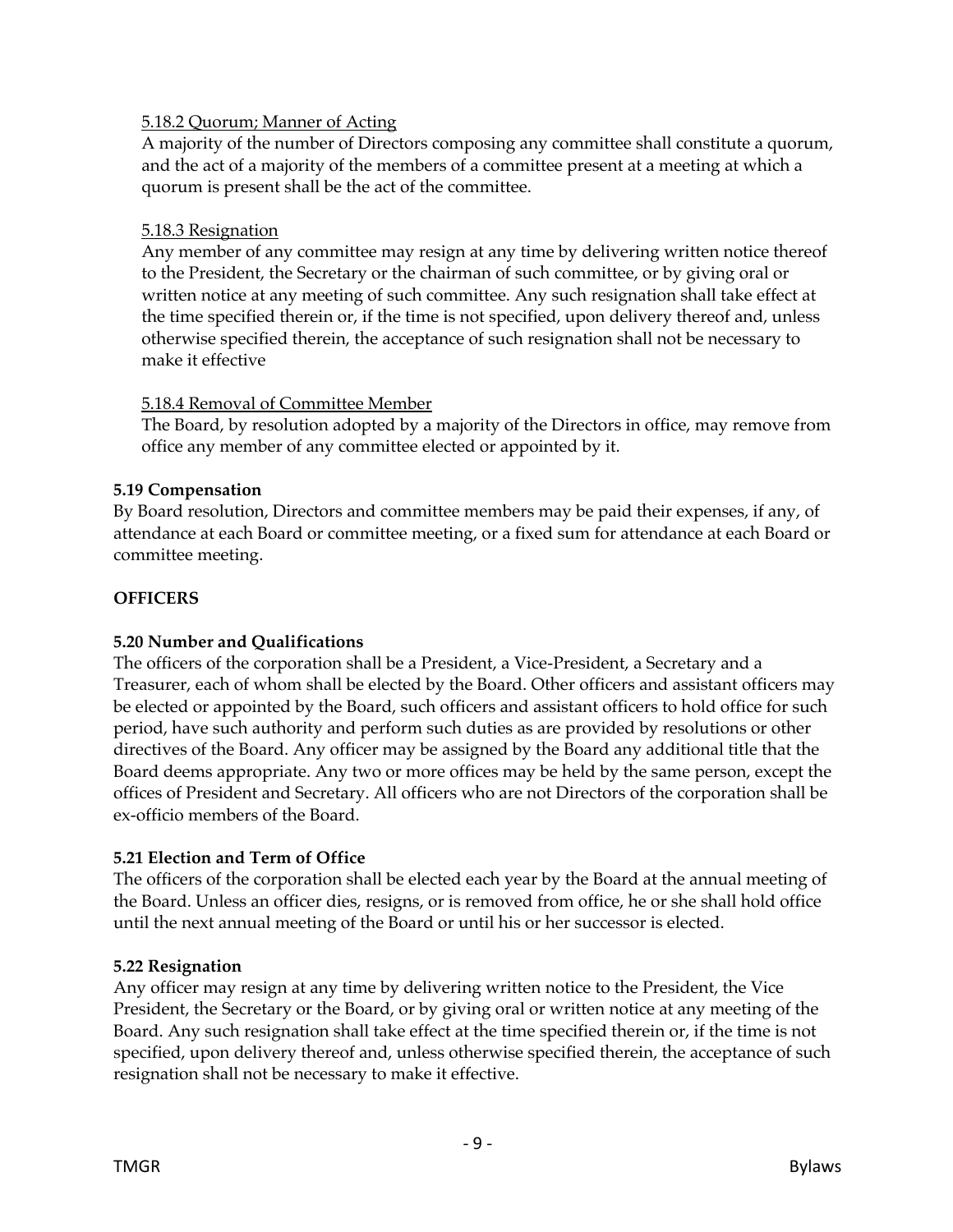#### **5.23 Removal**

Any officer or agent elected or appointed by the Board may be removed by the affirmative vote of at least a majority of the Board whenever in its judgment the best interests of the corporation would be served thereby, but such removal shall be without prejudice to the contract rights, if any, of the person so removed.

#### **5.24 Vacancies**

A vacancy in any office created by the death, resignation, removal, disqualification, creation of a new office or any other cause may be filled by the Board for the unexpired portion of the term or for a new term established by the Board.

#### **5.25 Compensation**

The officers shall receive no compensation for their service as officers but may receive reimbursement for reasonable expenditures incurred on behalf of the corporation.

#### **ARTICLE 6. STANDARD OF CARE**

**6.1 General.** A director shall perform the duties of a director, including duties as a member of any committee of the Board on which the director may serve, in good faith, in a manner such director believes to be in the best interest of this corporation and with such care, including reasonable inquiry, as an ordinarily prudent person in a like situation would use under similar circumstances.

In performing the duties of a director, a director shall be entitled to rely on information, opinions, reports or statements, including financial statements and other financial data, in each case prepared or presented by:

(a) One or more officers or employees of the corporation whom the director believes to be reliable and competent in the matters presented;

(b) Counsel, independent accountants or other persons as to matters which the director believes to be within such person's professional or expert competence; or

(c) A committee of the Board upon which the director does not serve, as to matters within its designated authority, which committee the director believes to merit confidence, so long as in any such case, the director acts in good faith, after reasonable inquiry when the need therefore is indicated by the circumstances and without knowledge that would cause such reliance to be unwarranted.

Except as provided in Article 8, a person who performs the duties of a director in accordance with the above shall have no liability based upon any failure or alleged failure to discharge that person's obligations as a director, including, without limiting the generality of the foregoing, any actions or omissions which exceed or defeat a public or charitable purpose to which the corporation, or assets held by it, are dedicated.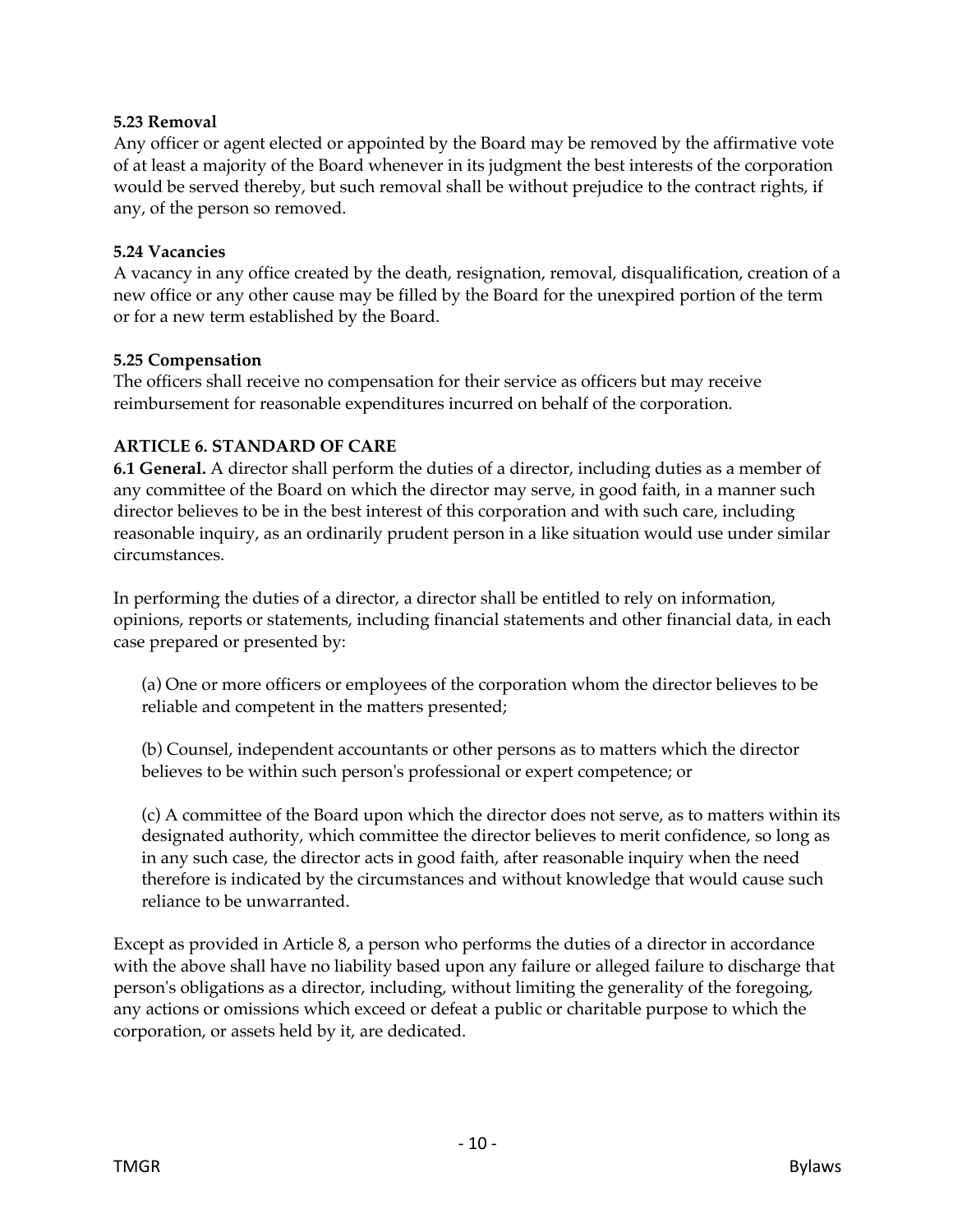## **ARTICLE 7. ADVISORY BOARD**

The Board of Directors may appoint an Advisory Board of two or more persons to provide advice and assistance to the Board. Recommendation for Members of the Advisory Board will be solicited from the members of TMGR. Each region will submit no more than two recommendations for the Advisory Board. Those recommended must be members in good standing of TMGR and agree to abide by the Articles of Incorporation, Bylaws, Rules and Code of Ethics of The Miniature Goat Registry. Members of the Advisory Board may be invited to meetings of the Board but shall not be entitled to vote or exercise other powers of a director of the corporation; provided, however, to the extent permitted by law, members of the Advisory Board shall be entitled to the same limitations on liability and rights to indemnification as directors of the corporation. The Board of Directors may determine by separate resolution the operational rules which shall govern the Advisory Board. Advisory Board members may be removed at any time, with or without cause, by a majority vote of the Board.

## **ARTICLE 8. INTERESTS OF DIRECTORS AND OFFICERS**

## **8.1 Compensation**

Directors who receive any compensation for services in any capacity, directly or indirectly, from the corporation may not vote on matters pertaining to that Director's compensation.

## **8.2 Conflict of Interest**

The purpose of the conflict of interest policy is to protect the corporation's interest when it is contemplating entering into a transaction or arrangement that might benefit the private interest of one of its officers or directors, or that might otherwise result in a possible excess benefit transaction. This policy is intended to supplement but not replace any applicable state or federal laws governing conflict of interest applicable to nonprofit and charitable corporations and is not intended as an exclusive statement of responsibilities.

Directors and officers shall disclose to the Board any financial interest which the Director or officer directly or indirectly has in any person or entity which is a party to a transaction under consideration by the Board. The interested Director or officer shall abstain from voting on the transaction.

## **8.3 Review of Certain Transactions**

Prior to entering into any compensation agreement, contract for goods or services, or any other transaction with any person who is in a position to exercise influence over the affairs of the corporation, the Board shall establish that the proposed transaction is reasonable when compared with a similarly-situated organization for functionally comparable positions, goods or services rendered.

#### **ARTICLE 9. ADMINISTRATIVE AND FINANCIAL PROVISIONS 9.1 Loans**

No loans shall be contracted on behalf of the corporation and no evidences of indebtedness shall be issued in its name unless authorized by a resolution of the Board. Such authority may be general or confined to specific instances.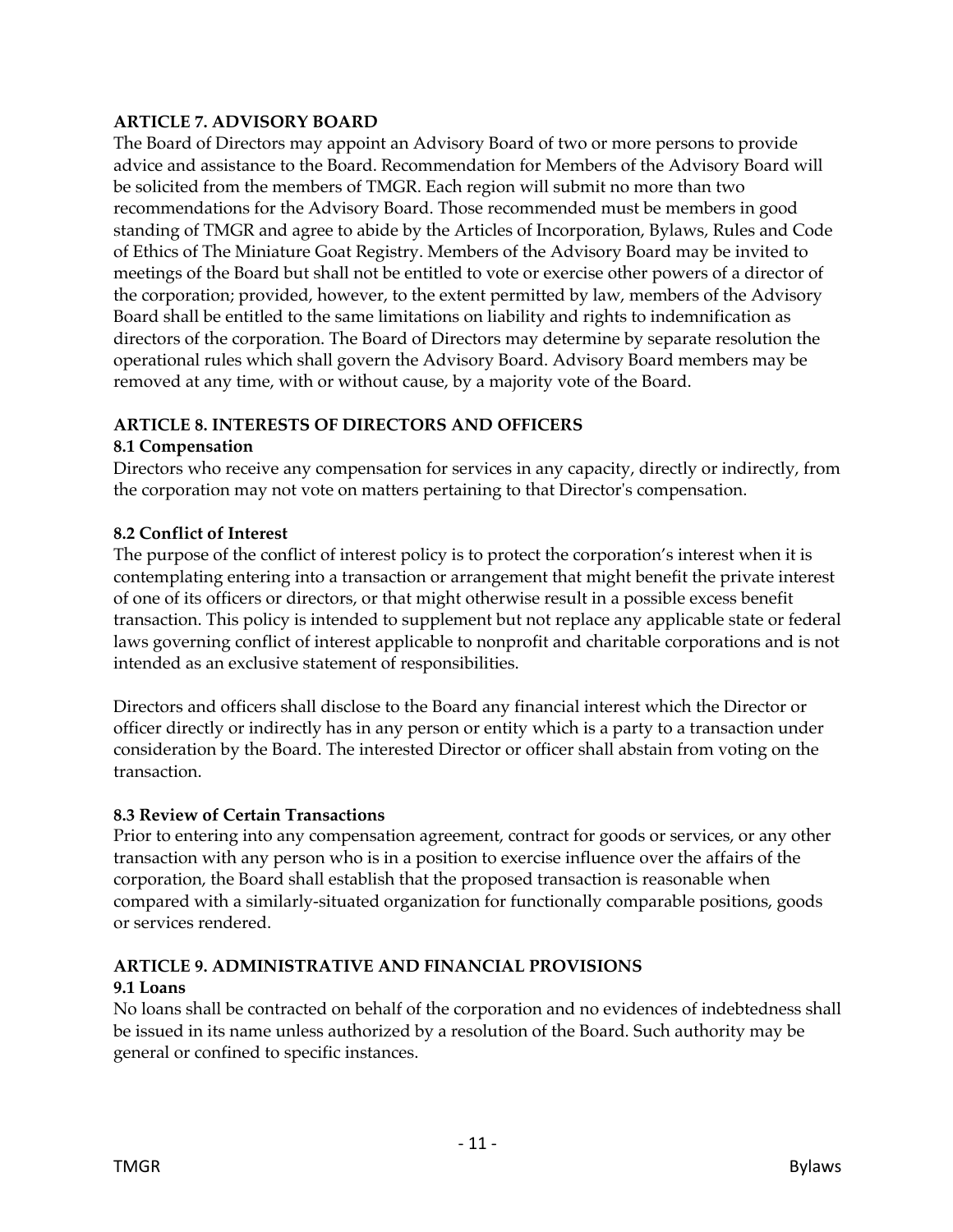## **9.2 Loans or Extensions of Credit to Officers and Directors**

No loans shall be made and no credit shall be extended by the corporation to its officers or Directors.

## **9.3 Compensation**

No director, officer, Highest Compensated Employee or Highest Compensated Independent Contractor may receive compensation, directly or indirectly, from the Corporation unless such compensation is first determined by the disinterested directors, or an authorized committee thereof, to be just and reasonable to the corporation

## **9.4 Deposits**

All funds of the corporation not otherwise employed shall be deposited from time to time to the credit of the corporation in such banks, trust companies or other depositories as the Board may select.

## **9.5 Books and Records**

The corporation shall keep at its principal or registered office copies of its current Articles of Incorporation and Bylaws; correct and adequate records of accounts and finances, minutes of the proceedings of its Boards and any minutes which may be maintained by committees of the Board; records of the names and post office addresses of its officers and Directors, and such other records as may be necessary or advisable.

## **9.6 Corporate Seal**

If the Board determines that it is advisable, the corporation shall have a corporate seal consisting of the name of the corporation, the state of its incorporation and the year of its incorporation.

## **9.7 Accounting Year**

Unless a different accounting year is at any time selected by the Board, the accounting year of the corporation shall be the twelve months ending December 31st.

## **9.8 Rules of Procedure**

The rules of procedure at meetings of the Board and committees of the Board shall be rules contained in Robert's Rules of Order on Parliamentary Procedure, Newly Revised, so far as applicable and when not inconsistent with these Bylaws, the Articles of Incorporation, or any resolution of the Board.

## **ARTICLE 10. INDEMNIFICATION OF DIRECTORS AND OFFICERS**

Subject to the further provisions hereof, the Corporation shall indemnify any and all of its directors, officers, former directors, and former officers, to the full extent permitted under applicable law against all amounts incurred by them and each of them, including but not limited to expenses, legal fees, costs, judgments, fines and amounts paid in settlement which may be actually and reasonably incurred, rendered or levied in any threatened, pending or completed action, suit or proceeding brought against any of them for or on account of any action or omission alleged to have been committed while acting within the scope of his duties as a director or officer of the Corporation. Whenever any such director or officer shall report to the

- 12 -